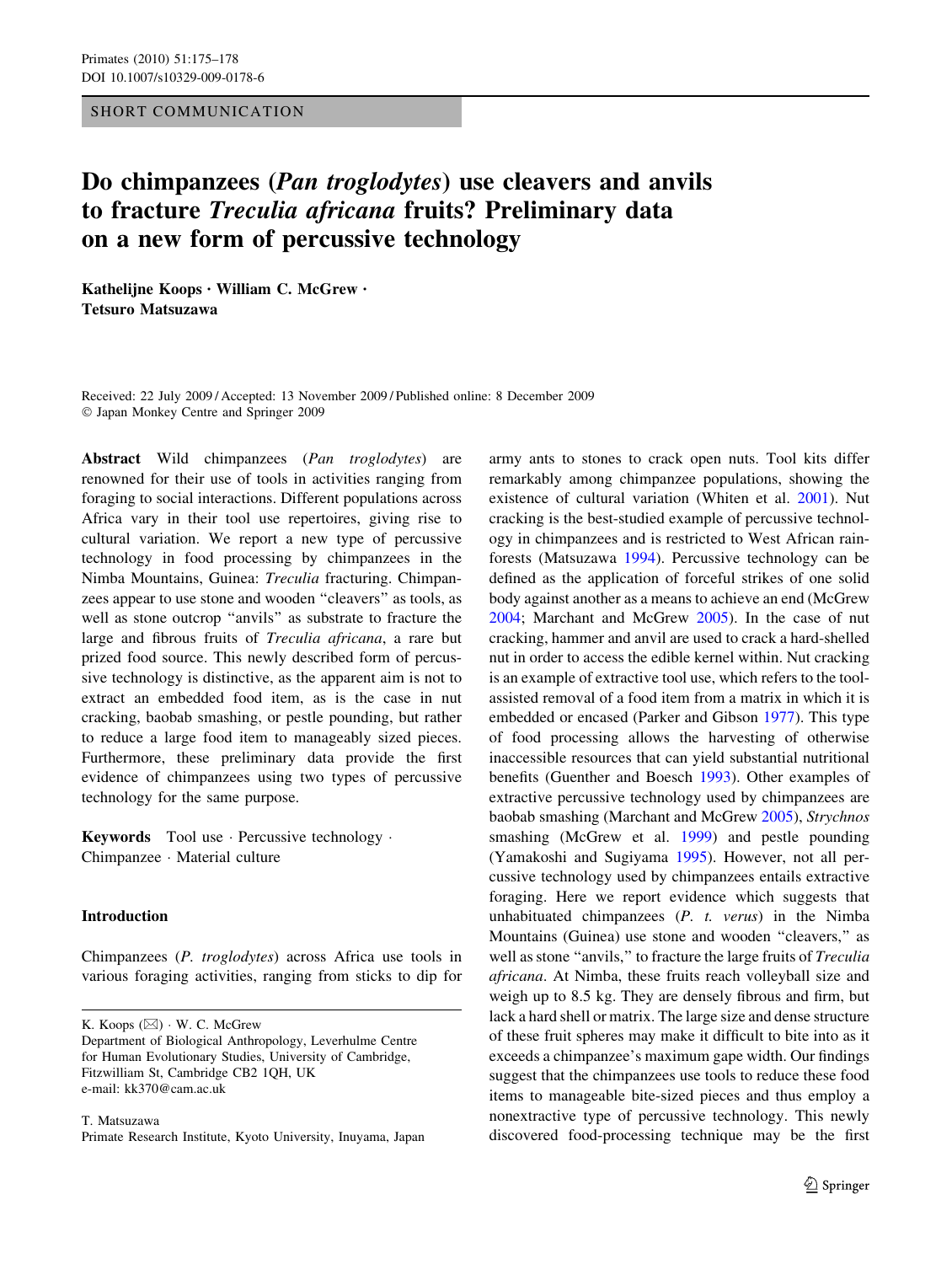evidence of chimpanzees using a pounding tool technology to break down large food items. In addition, our findings provide the first account of wild chimpanzees using two distinct types of percussive technology (movable cleaver vs. nonmovable anvil) to achieve what appears to be the same goal, thereby emphasizing the capacity for behavioral flexibility in chimpanzees.

## Methods

#### Study site

The Nimba Mountains in the southeastern part of the Republic of Guinea, West Africa, are covered by primary evergreen forest and high-altitude grasslands. The Seringbara study site  $(07.37°N; 08.28°W)$ , on the western side of the Nimba Mountains, comprises about  $25 \text{ km}^2$  of steep, forested hills and valleys, with altitudes ranging between approximately 600 and 1,752 m. The climate is characterized by one long rainy season from February to November and a three-month dry season. A permanent research presence at the Seringbara study site was established in 2003. The study community remains largely unhabituated to human observers, although a number of individuals can be regularly observed.

#### Data collection

During a 12-month study period (January–December 2008), we systematically monitored all known Treculia africana (Moraceae) trees  $(n = 7)$  in the study area on a monthly basis for fruit availability and chimpanzee feeding traces. The Treculia trees were located between 870 and 1090 m altitude and had a mean diameter at breast height (DBH) of 84.3  $\pm$  24.7 cm (range 51.5–123.5; *n* = 7). All seven trees bore fruit between January and April, and under two of these trees we found chimpanzee feeding traces on Treculia fruits.

#### **Results**

On 4 March 2008, we found approximately 1 week old chimpanzee feeding traces, knuckle prints and feces below a Treculia africana tree (DBH: 77.6 cm) on one of the main trails in the core of the chimpanzees' home range. It is highly likely that the traces were left behind by chimpanzees and not by humans: chimpanzees at Nimba have been seen to eat Treculia fruits (unpublished data), while humans do not. Thus, the apes' feeding remains are reliably recognizable. Furthermore, local people rarely enter deep into the forest and have not been seen at this feeding site. Under the Treculia tree we found two tools that appeared to have been used to fracture Treculia fruits: a stone cleaver (Fig. 1) and a dead branch (''club''). The stone tool was laterite rock and weighed 1.5 kg (length 17.5 cm, width 13 cm, height 7.5 cm). The dead branch weighed 200 g (length 50 cm, diameter 3.5 cm). Both tools had clear traces of fruit fibers and seeds on the bottom surface (i.e., facing the ground), and the upper surfaces of the associated fruits showed corresponding tool-shaped indentations. These orientations are consistent with the interpretation that the stone and club were used to pound the fruits (i.e., tool use; Beck [1980\)](#page-3-0), rather than the other way around. In addition, two outcropping rocks showed evidence of use as anvils to smash Treculia fruits (i.e., substrate use; Boinski et al. [2000\)](#page-3-0), with clear fruit remains and seeds embedded in the exposed tops of the outcrops (anvil 1: length 45 cm, width 25 cm, height 18 cm; anvil 2: length 60 cm, width 50 cm, height 25 cm). Anvil 2 (Fig. [2](#page-2-0)) was on a chimpanzee trail, 55 m from the Treculia tree, and no tools were found within 50 m of the anvil. The other cases of Treculia processing took place within a 10 m radius of the tree. The distances between anvil 1 and the two tools were about 5 and 10 m. Anvil 1 lacked a level surface; instead, it had an angular ridge on which a fruit appeared to have been smashed. Thus, the two supposed tools were not close to the anvils, and no evidence was found for the combined use of tools and anvils, as seen in nut cracking. The processed fruits ranged from 12 to 23 cm in diameter, which is typical for *Treculia* fruits at this site (mean =  $16.7 \pm 2.8$ ; range 10–23;  $n = 94$ ).

### Discussion

Treculia fruits are an important food source at several chimpanzee study sites, but evidence has not been found



Fig. 1 Cleaver (left) and Treculia africana fruit (right) about 1 week after fracturing. Arrow indicates the tool-shaped indentation on the fruit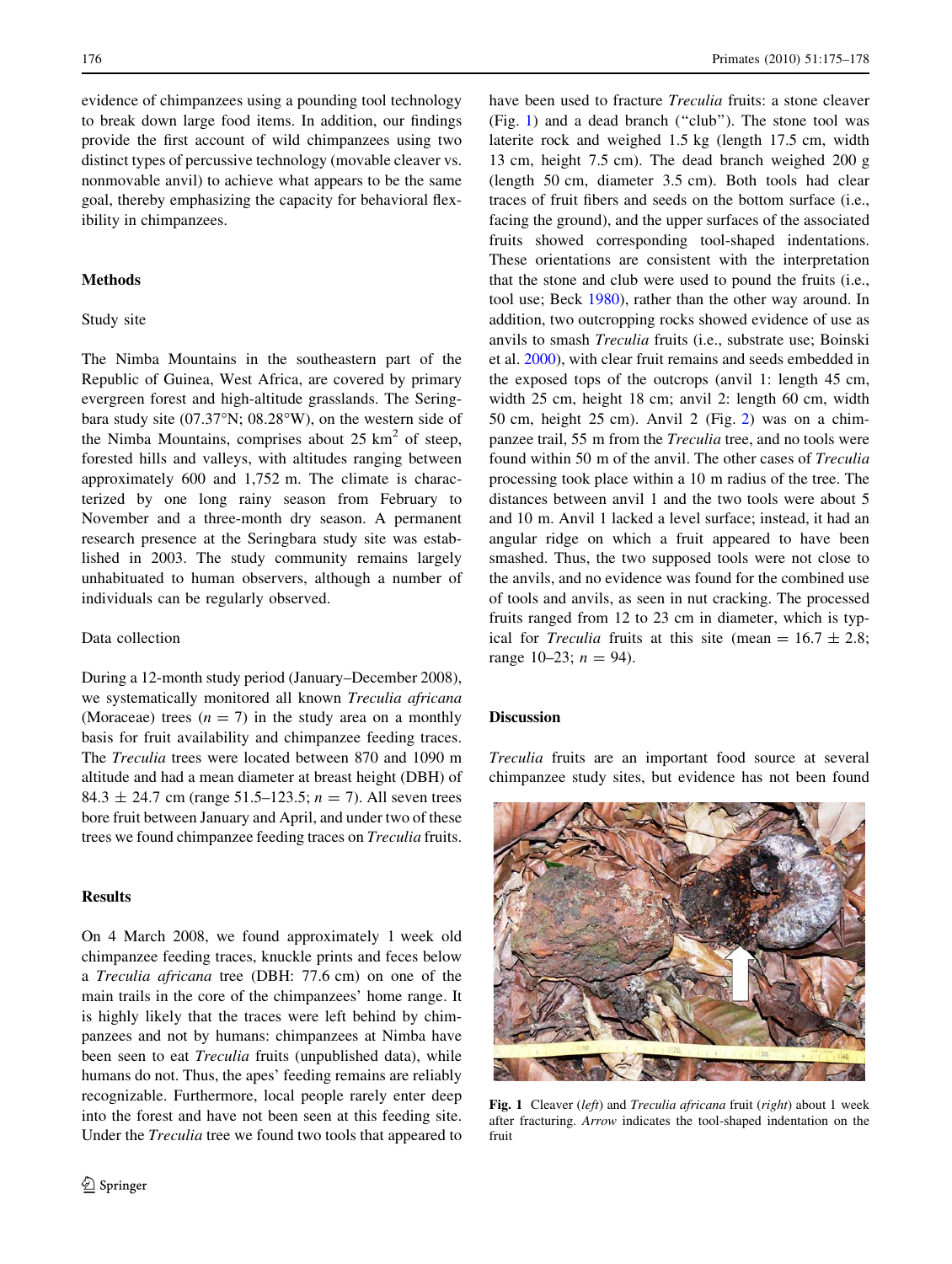<span id="page-2-0"></span>

Fig. 2 Anvil (right) and Treculia africana fruit (left) about 1 week after fracturing. Arrow indicates the location of fruit traces on the anvil

anywhere else of apes using tools to process this plant food (Whiten et al. [2001](#page-3-0)). This widespread consumption is surprising considering the amount of effort needed to open the fruits when using only the teeth and upper body muscles (Watts [2008](#page-3-0)). The fact that Treculia fruits can be processed both with and without the use of percussive technology makes the use of cleavers and anvils a nonessential but useful form of feeding technology. At Seringbara, not all Treculia feeding involves percussive technology, raising the possibility that only the toughest "hard-to-get" fruits require tools (Yamakoshi [2001](#page-3-0)). Alternatively, only young individuals may need to use tools, whereas adults may be able to use their canine teeth. At Yealé (Ivory Coast), on the eastern side of the Nimba range, chimpanzees crack hard-shelled Strychnos fruits on stone anvils (Matsuzawa and Yamakoshi [1996\)](#page-3-0), but Treculia fracturing has not been found. At Bossou, only 6 km from the Seringbara study site, Treculia trees are rare and the chimpanzees have not been seen to eat the fruits of the one Treculia tree in their home range (unpublished data). The only other study site where chimpanzees are known to smash *Treculia* fruits is the Taï Forest (Ivory Coast), where they pound fruits on branches or roots (Whiten et al. [2001](#page-3-0)). However, Taï chimpanzees have not been seen to use tools to fracture Treculia fruits, although they commonly use hammers to crack nuts (Boesch and Boesch-Achermann [2000](#page-3-0)).

The density of *Treculia* trees is low in the Seringbara region, with only one tree per  $2 \text{ km}^2$ , on average. This amounts to an estimated total of 12 trees in the circa  $25 \text{ km}^2$  home range of the chimpanzees. The number of trees bearing fruit during the three-month Treculia fruiting season is even lower, since not all *Treculia* trees fruit every year. For example, only four of seven Treculia trees

monitored in 2008 fruited in early 2009 (unpublished data). In addition, productivity varies greatly between Treculia trees, with fruit counts ranging from only 2 to more than 70 fruits per tree (unpublished data). The low density and varying productivity of Treculia trees may explain the low number of Treculia processing cases observed. Moreover, Treculia fruits decompose rapidly and feeding traces are only reliably detectable during a time window of a few weeks.

Surprisingly, chimpanzees at the Seringbara study site do not crack nuts (Humle and Matsuzawa [2004](#page-3-0)), although the nearby chimpanzees at Bossou are highly dependent on cracking oil palm nuts (Elaeis guineensis) for subsistence (Yamakoshi [1998\)](#page-3-0). The absence of nut cracking at Seringbara cannot be explained by a lack of nut-bearing trees, suggesting a lack of nut-cracking knowledge. Thus, it does not appear that one type of percussive technology can be necessarily generalized to another. To investigate further why tool-assisted Treculia fracturing occurs at Seringbara, we have to compare the availabilities and properties of Treculia fruits, potential fracturing tools and alternative food sources across chimpanzee study sites.

In conclusion, these findings raise interesting questions about the emergence of diverse material cultures in neighboring chimpanzee communities with regard to percussive technology. Treculia fracturing with cleaving tools presents a new type of percussive plant food processing, which supports the suggestion that the evolutionary origins of lithic percussive technology may have occurred before the first flaked-stone Oldowan industries at 2.6 Myr, and may be an ancestral trait present in the last common ancestor of living apes and humans (Mercader et al. [2007](#page-3-0); Haslam et al. [2009](#page-3-0)). This is also the first report of two distinct types of percussive technology—i.e., movable stone or wooden ''cleavers'' and nonmovable stone "anvils"—being used to perform the same task with seemingly the same function. This behavioral flexibility in the use of different percussive food-processing techniques, rather than simply different raw materials, may be helpful in alerting us to a variety of alternative interpretations for artifacts when analyzing the earliest records of material culture in hominins (Haslam et al. [2009\)](#page-3-0).

Acknowledgments We thank the DNRST in Guinea for research authorization and Kassié Doré, Fromo Doré, Fokeyé Zogbila, and Paquilé Cherif for support in the field. We thank S. Carvalho, S. Koski, T. Humle, Y. Möbius, and two anonymous reviewers for helpful comments on earlier versions of the manuscript. This research was supported by MEXT (#12002009, #16002001, #20002001) and JSPS-ITP-HOPE grants to T. Matsuzawa and by grants from Gates Cambridge Trust, St. John's College, Lucie Burgers Foundation, Schure-Beijerinck-Popping Foundation and the International Primatological Society to K. Koops.